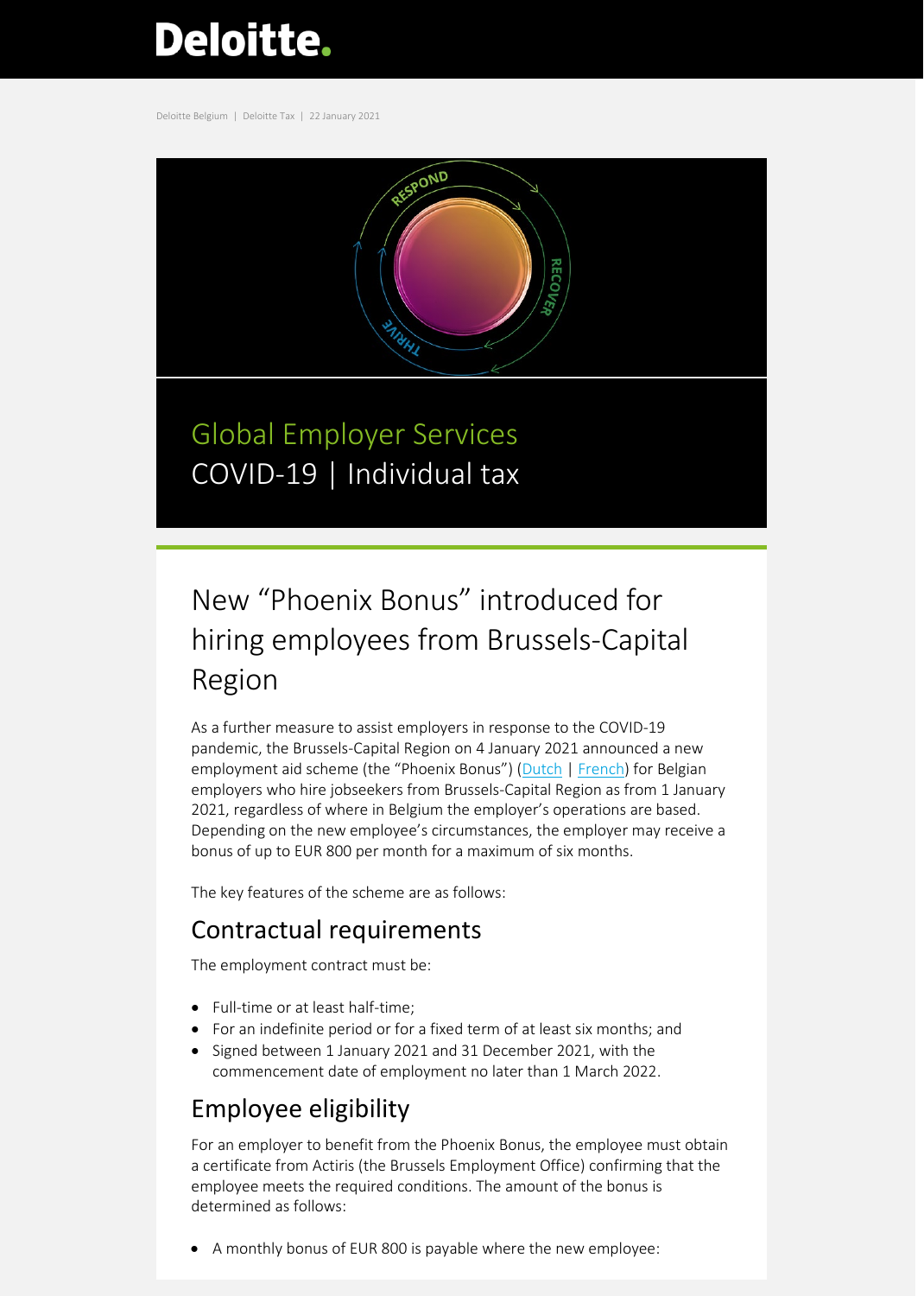- Lives in the Brussels-Capital Region;
- Is registered with Actiris as a nonworking jobseeker at some time between 1 April 2020 and 30 June 2021;
- Is younger than the legal retirement age; and
- Has no educational qualifications beyond the CESS (Higher Secondary Education Certificate).
- A monthly bonus of EUR 500 is payable where the new employee:
	- Lives in the Brussels-Capital Region;
	- Is registered as a nonworking jobseeker with Actiris at some time between 1 April 2020 and 30 June 2021;
	- Is no longer subject to compulsory education;
	- Is under the age of 30; and
	- Holds a diploma or certificate higher than the CESS.

#### Employer benefits

Depending on the employee's situation, the employer can receive a monthly bonus of up to EUR 800 or EUR 500 for a maximum of six months. If the employee moves to another region of Belgium during the period covered by the contract, the employer will continue to receive the premium.

The bonus is calculated based on a formula determined primarily by the number of hours worked by the employee each month, which information must be provided to Actiris by the employer at the end of each month. Where the employer is forced to temporarily cease operations as a result of the COVID-19 pandemic, resulting in employees being unable to work and their contracts suspended, payment of the bonus also is deferred. The bonus will be reinstated at the end of the period of temporary unemployment if the employee is on a permanent contract.

The employer may only receive payments under the Phoenix Bonus scheme once for the same employee. The bonus may be combined with social security reductions but cannot be combined with other regional allowances.

#### Procedural requirements

For the employer to benefit from the Phoenix Bonus, the new employee must have the required certificate from Actiris no later than the day before the employment starts.

The employer must submit the application form for the bonus to Actiris within two months after the start of the employment contract by:

- Completing the online form on the Actiris Website [\(Dutch](https://www.actiris.brussels/media/3rhmsxmg/formulaire-de-demande-de-prime-phoenix-brussels_emp_nl-h-8A1BBA64.pdf) [| French\)](https://www.actiris.brussels/media/o22l5j3v/formulaire-de-demande-de-prime-phoenix-bressels_emp_fr-h-76AC51A9.pdf); or
- Emailing the completed form to [phoenix.brussels@actiris.be.](mailto:phoenix.brussels@actiris.be)

The employer also must submit a copy of the employment contract with the application.

On an ongoing basis, the employer must send to Actiris on a monthly basis the employee's payslips and a "Timesheet" (a specific sheet prepared by Actiris), no later than two months after the end of the month in which the hours were worked.

#### **Contacts**